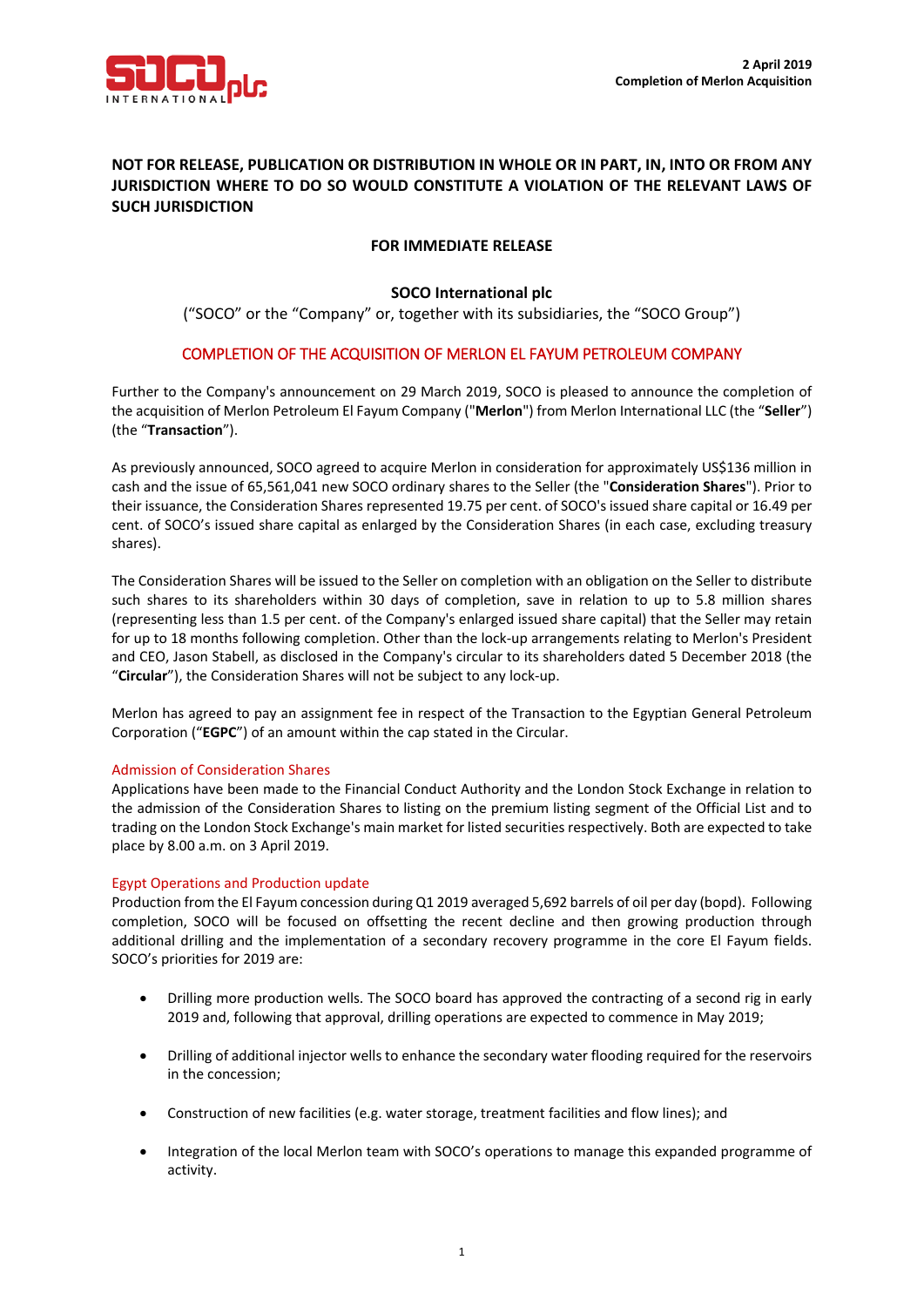

The El Fayum fields comprise stacked reservoirs that need pressure support from water injection as a secondary recovery mechanism to optimise production. Due to investment constraints over the past few years Merlon's work programme was restricted to a single rig and limited pilot water flood initiatives. SOCO identified a clear opportunity to grow the business with a focused programme of investment. This programme will begin immediately with the addition of a second rig and will be further developed over the coming months. There has been no change in SOCO's assessment of the potential of the concession.

SOCO has a technical plan and the core team to deliver on this activity which, combined with the enhanced oversight necessary to manage the expanded investment programme, will provide the basis for exploiting the full potential of the El Fayum concession. The Company's goal remains to increase production from the El Fayum concession to 15,000 bopd by 2023.

### *Ed Story, President and Chief Executive Officer, commented:*

*"I am delighted that we have completed the Merlon transaction which puts SOCO once again on a growth trajectory. We welcome our new colleagues to SOCO and very much looking forward to working with them. We are proud of having achieved completion early in 2019, which is testament to the quality of professionalism of the team and the strong relationships that have been established in country with EGPC.* 

*This is a significant step forward in SOCO's stated objective of expanding and diversifying its resource base to create a full-cycle, growth orientated E&P company of scale. We now have a platform for SOCO to build a material business in Egypt and MENA".*

| <b>ENQUIRIES</b>                                                  |                           |
|-------------------------------------------------------------------|---------------------------|
| SOCO International plc                                            | Tel: +44 (0) 20 7747 2000 |
| Ed Story, President and Chief Executive Officer                   |                           |
| Jann Brown, Managing Director and Chief Financial Officer         |                           |
| Mike Watts, Managing Director                                     |                           |
| Sharan Dhami, Group Investor Relations Manager                    |                           |
|                                                                   |                           |
| Evercore Partners International LLP - Financial Adviser & Sponsor | Tel: +44 (0) 20 7653 6000 |
| David Waring / Edward Banks / Aditya Lohia                        |                           |
|                                                                   |                           |
| Camarco                                                           | Tel: +44 (0) 20 3781 8334 |
| Billy Clegg / Owen Roberts                                        |                           |

#### NOTES TO EDITORS

**ENQUIRIES**

SOCO is an international oil and gas exploration and production company, headquartered in London and traded on the London Stock Exchange. The Company has a vision and strategy to become a full cycle and growth orientated E&P company of scale. SOCO has production, development and exploration interests in Vietnam and Egypt.

SOCO holds a 30.5% working interest in the Te Giac Trang Field of Block 16-1, which is operated by the Hoang Long Joint Operating Company. Block 16-1 is located in the shallow water Cuu Long Basin, offshore southern Vietnam.

SOCO holds a 25% working interest in the Ca Ngu Vang field of Block 9-2, which is operated by the Hoan Vu Joint Operating Company. Block 9-2 is located in the shallow water Cuu Long Basin, offshore southern Vietnam.

SOCO holds a 70% interest in and is the designated operator of Blocks 125 & 126, located in the moderate to deep water Phu Khanh Basin, offshore central Vietnam.

SOCO holds a 100% working interest in the onshore El Fayum concession in the Western Desert, Egypt, around 80km south west of Cairo. The concession includes ten development leases for oil fields operated by Petrosilah, an Egyptian joint stock company held 50 / 50 between the SOCO Group and the EGPC. As at 30 June 2018, the concession had independently certified proven and probable (2P) reserves of 24 million barrels and contingent (2C) resources of 37 million barrels.